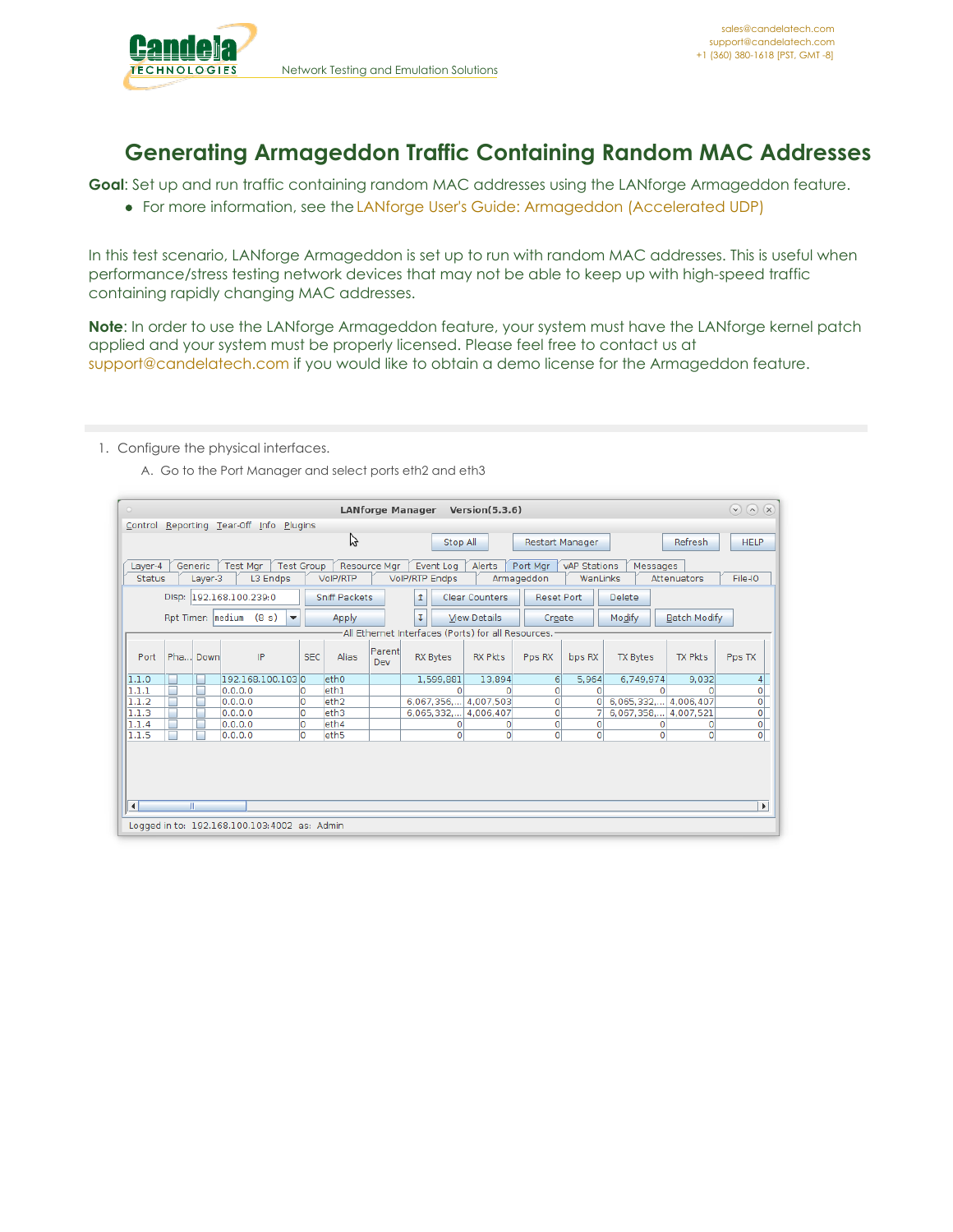B. Modify ports eth2 and eth3

| $\circ$                        |                                                                                                  |                                              | eth2 (jw2) Configure Settings |             |                                                                                                         | $(\vee)$ $(\wedge)$ $(\times)$    |  |  |  |
|--------------------------------|--------------------------------------------------------------------------------------------------|----------------------------------------------|-------------------------------|-------------|---------------------------------------------------------------------------------------------------------|-----------------------------------|--|--|--|
|                                | Current:                                                                                         | LINK-UP 1000bt-FD AUTO-NEGOTIATE TSO GSO GRO | Port Status Information       | グ           | Driver Info: Port Type: Ethernet Driver: igb(5.4.0-k) Bus: 0000:0a:00.0 Cur: 2.5GT/s x1 Max: 2.5GT/s x1 |                                   |  |  |  |
|                                | Port Configurables                                                                               |                                              |                               |             |                                                                                                         |                                   |  |  |  |
| Enable-                        |                                                                                                  |                                              | General Interface Settings    |             | Port Rates-                                                                                             | -Advert Rates-                    |  |  |  |
| Set IF Down<br>Set MAC         | $\Box$ Down                                                                                      | Aux-Mat                                      |                               |             | $O$ 10bt-HD<br>$O$ 10bt-FD<br>○ 100bt-HD                                                                | $\nu$ 10bt-HD<br>$\nu$ 10bt-FD    |  |  |  |
| Set TX Q Len                   | $DHCP-IPv6$                                                                                      | <b>D</b> DHCP Release                        | DHCP Vendor ID: None          |             | ○ 100bt-FD<br>$\blacktriangledown$<br>○ 1000-FD                                                         | $V100bt-HD$                       |  |  |  |
| Set MTU                        | $\Box$ DHCP-IPv4                                                                                 | Secondary-IPs                                | DHCP Client ID:               | None        | $O$ 10G-FD<br>$\overline{\phantom{a}}$<br>○ 40G-FD                                                      | $\nu$ 100bt-FD                    |  |  |  |
| □ Set Offload<br>Set Rate Info | <b>DNS Servers:</b>                                                                              | <b>BLANK</b>                                 | Peer IP:                      | <b>NA</b>   | ◉ Autonegotiate                                                                                         | $\n  V 1000-FD$<br>$\Box$ 10G-FD  |  |  |  |
| Set PROMISC                    | IP Address:                                                                                      | 10.0.0.102/24                                | Global IPv6:                  | <b>AUTO</b> | $\Box$ Renegotiate                                                                                      | $\Box$ 40G-FD                     |  |  |  |
| Set Rx-All/FCS                 | IP Mask:                                                                                         | 255.255.255.0                                | Link IPv6:                    | <b>AUTO</b> | $\Box$ Restart Xcvr                                                                                     | P Flow-Control                    |  |  |  |
| Set Bypass                     | Gateway IP:                                                                                      | 0.0.0.0                                      | IPv6 GW:                      | <b>AUTO</b> | <b>T</b> PROMISC                                                                                        |                                   |  |  |  |
| Set Bridge Info                | Alias:                                                                                           | 00:30:18:cc:5b:d2                            | MTU:                          | 1500        | $\Box$ RX-ALL                                                                                           | -Offload-<br><b>☑ TSO Enabled</b> |  |  |  |
| Set CPU Mask                   | MAC Addr:                                                                                        |                                              | TX Q Len                      | 1000        | $\Box$ RX-FCS                                                                                           | □ UFO Enabled                     |  |  |  |
| -Services-                     | Br Cost:                                                                                         | Ignore<br>v                                  | Priority:                     | Ignore      | $\overline{\phantom{a}}$<br>Bypass NOW!                                                                 | <b>☑</b> GSO Enabled              |  |  |  |
| $\Box$ HTTP                    | Rpt Timer:                                                                                       | lmedium<br>(8 s)<br>▼                        | Watchdog:                     |             | $\overline{\phantom{a}}$<br>□ Bypass Power-UP                                                           | □LRO Enabled                      |  |  |  |
| $\Box$ FTP                     | CPU Mask:                                                                                        | <b>NO-SET</b><br>$\overline{\phantom{a}}$    | WiFi Bridge:                  | <b>NONE</b> | $\overline{\phantom{a}}$<br>Bypass Power-DOWN                                                           | <b>Ø</b> GRO Enabled              |  |  |  |
| $\Box$ RADIUS                  |                                                                                                  |                                              |                               |             | Bypass Disconnect                                                                                       |                                   |  |  |  |
|                                | <b>View Details</b><br>Apply<br>0 <sup>K</sup><br><b>Print</b><br>Probe<br><b>Sync</b><br>Cancel |                                              |                               |             |                                                                                                         |                                   |  |  |  |

- A. In this example, eth2 and eth3 are connected to another LANforge system running a WanLink so that the Armageddon traffic can be sniffed on the other machine's interface
- B. **NOTE**: Be sure that both ports are in Promiscuous mode by selecting the **Set PROMISC** and **PROMISC** checkboxes
- C. Configure each port with a valid IP address, then click **OK**

| $\circ$                            |                                                                                                                |                                                    | eth3 (jw2) Configure Settings          |                                                    |                          |                                                                                                              | $(\vee)$ $(\wedge)$ $(\times)$                    |  |  |
|------------------------------------|----------------------------------------------------------------------------------------------------------------|----------------------------------------------------|----------------------------------------|----------------------------------------------------|--------------------------|--------------------------------------------------------------------------------------------------------------|---------------------------------------------------|--|--|
|                                    | Current:                                                                                                       | LINK-UP 1000bt-FD AUTO-NEGOTIATE PROMISC           | Port Status Information                |                                                    |                          | Ų<br>Driver Info: Port Type: Ethernet Driver: igb(5.4.0-k) Bus: 0000:0b:00.0 Cur: 2.5GT/s x1 Max: 2.5GT/s x1 |                                                   |  |  |
|                                    | Port Configurables                                                                                             |                                                    |                                        |                                                    |                          |                                                                                                              |                                                   |  |  |
| Enable-<br>Set IF Down             |                                                                                                                |                                                    | General Interface Settings             |                                                    |                          | Port Rates-<br>$\bigcirc$ 10bt-HD<br>$O$ 10bt-FD                                                             | Advert Rates-<br>$\nu$ 10bt-HD                    |  |  |
| Set MAC<br>Set TX Q Len<br>Set MTU | $\Box$ Down<br>DHCP-IPv6                                                                                       | Aux-Mgt<br><b>DHCP Release</b>                     | DHCP Vendor ID: None                   |                                                    | $\overline{\phantom{a}}$ | $\bigcap$ 100bt-HD<br>$\bigcirc$ 100bt-FD<br>○ 1000-FD<br>$\bigcirc$ 10G-FD                                  | $\nu$ 10bt-FD<br>$\nu$ 100bt-HD<br>$\nu$ 100bt-FD |  |  |
| □ Set Offload<br>□ Set Rate Info   | $\Box$ DHCP-IPv4<br><b>DNS Servers:</b>                                                                        | Secondary-IPs<br><b>BLANK</b>                      | DHCP Client ID:<br>Peer IP:            | <b>None</b><br><b>NA</b>                           | $\overline{\phantom{a}}$ | ○ 40G-FD<br>◉ Autonegotiate                                                                                  | $\nu$ 1000-FD<br>$\Box$ 10G-FD                    |  |  |
| Set PROMISC<br>Set Rx-All/FCS      | IP Address:<br>IP Mask:<br>Gateway IP:                                                                         | 10.0.0.103/24<br>255.255.255.0<br> 0.0.0.0         | Global IPv6:<br>Link IPv6:<br>IPv6 GW: | <b>DELETED</b><br><b>DELETED</b><br><b>DELETED</b> |                          | $\Box$ Renegotiate<br>□ Restart Xcvr                                                                         | $\Box$ 40G-FD<br>$\triangleright$ Flow-Control    |  |  |
| Set Bypass<br>Set Bridge Info      | Alias:<br>MAC Addr:                                                                                            | 00:30:18:cc:5b:d3                                  | MTU:<br>TX 0 Len                       | 1500<br>1000                                       |                          | <b>PROMISC</b><br>$\Box$ RX-ALL                                                                              | Offload-<br>□ TSO Enabled                         |  |  |
| Set CPU Mask<br>Services-          | Br Cost:<br>Rpt Timer:                                                                                         | Ignore<br>median (8 s)<br>$\overline{\phantom{a}}$ | Priority:<br>Watchdog:                 | Ignore                                             | $\overline{\phantom{a}}$ | $\Box$ RX-FCS<br>Bypass NOW!                                                                                 | □ UFO Enabled<br>□ GSO Enabled                    |  |  |
| $\Box$ HTTP<br>$\Box$ FTP          | CPU Mask:                                                                                                      | <b>NO-SET</b>                                      | WiFi Bridge:                           | <b>NONE</b>                                        | ▼                        | □ Bypass Power-UP<br>Bypass Power-DOWN                                                                       | □LRO Enabled<br>□ GRO Enabled                     |  |  |
|                                    | RADIUS<br>□ Bypass Disconnect<br><b>View Details</b><br>Print<br>Probe<br>Apply<br>OK<br><b>Sync</b><br>Cancel |                                                    |                                        |                                                    |                          |                                                                                                              |                                                   |  |  |

For more information see LANforge User's Guide: Ports [\(Interfaces\)](http://www.candelatech.com/lfgui_ug.php#port)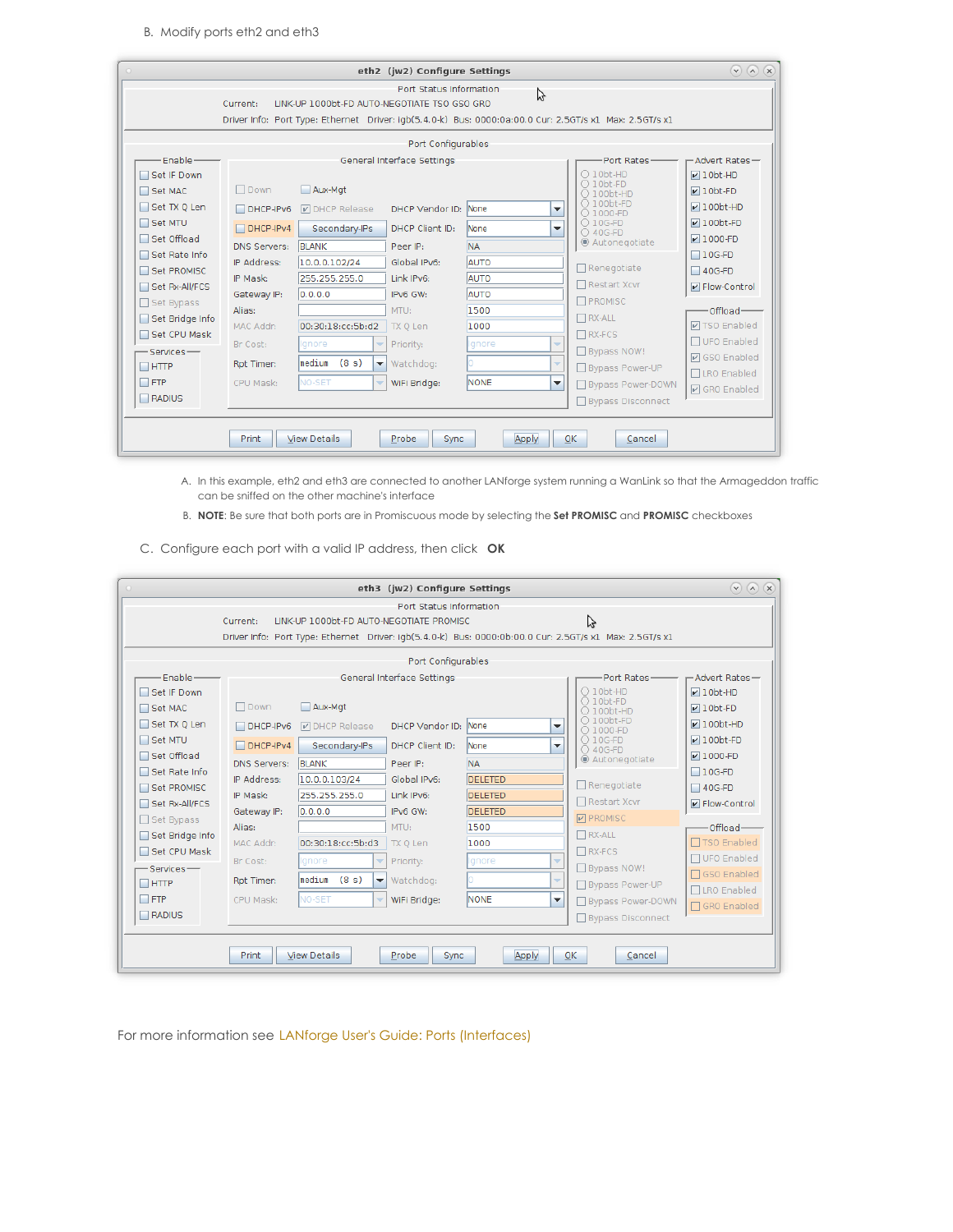- 2. Create the Armageddon cross-connect.
	- A. On the **Armageddon** tab, click **Create**

| (x)<br><b>LANforge Manager</b><br>Version(5.3.6)<br>$(\mathbf{v})$<br>$\left( \mathbf{v}\right)$<br>$\circ$                                                                                                                                                                       |  |  |  |  |  |  |  |  |
|-----------------------------------------------------------------------------------------------------------------------------------------------------------------------------------------------------------------------------------------------------------------------------------|--|--|--|--|--|--|--|--|
| Reporting Tear-Off Info<br>Plugins<br>Control                                                                                                                                                                                                                                     |  |  |  |  |  |  |  |  |
| Refresh<br><b>HELP</b><br>Stop All<br><b>Restart Manager</b><br>じ                                                                                                                                                                                                                 |  |  |  |  |  |  |  |  |
| Resource Mgr<br>Generic<br><b>Test Mar</b><br><b>Test Group</b><br>Event Log<br>Alerts<br>Port Mar<br><b>vAP Stations</b><br>Layer-4<br>Messages<br>L3 Endps<br>File-IO<br>Layer-3<br><b>VoIP/RTP</b><br><b>VolP/RTP Endps</b><br>Armageddon<br>WanLinks<br>Status<br>Attenuators |  |  |  |  |  |  |  |  |
| Select All<br>Start<br>Stop<br>Clear<br>Quiesce<br>(1 s)<br>Test Manager all<br>Rpt Timer:  fast<br>$\blacktriangledown$ Go<br>$\overline{\phantom{a}}$<br>Modify<br>Create<br><b>Batch Modify</b><br>Delete<br><b>Display</b>                                                    |  |  |  |  |  |  |  |  |
| Armageddon: Kernel Accelerated Connections                                                                                                                                                                                                                                        |  |  |  |  |  |  |  |  |
| Endpoints $(A \leftrightarrow B)$<br>Pkt Tx A $\rightarrow$ B   Pkt Tx A $\leftarrow$ B   bps A $\rightarrow$ B  <br><b>EID</b><br>State<br>bps $A \leftarrow B$<br>Avg RTT<br>$\text{Re} q \land \rightarrow \text{B}$<br>$\text{Re} q A \leftarrow B$<br>Rpt<br>Name            |  |  |  |  |  |  |  |  |
| $\blacktriangleleft$<br>Ш<br>$\blacktriangleright$                                                                                                                                                                                                                                |  |  |  |  |  |  |  |  |
| in in the the the theory of the theory of the theory of the theory of the theory of the theory of the theory of                                                                                                                                                                   |  |  |  |  |  |  |  |  |
| -Armageddon: Kernel Accelerated Connection Endpoints-                                                                                                                                                                                                                             |  |  |  |  |  |  |  |  |
| EID<br>Tx Pkts<br><b>Rx Pkts</b><br>Rx Drop % CX Dropped<br>Run<br>Script<br><b>Tx Bytes</b><br><b>Rx Bytes</b><br>Name<br>Pps TX<br>Pps RX<br>Dropped                                                                                                                            |  |  |  |  |  |  |  |  |
| $\blacktriangleleft$<br>Ш<br>$\blacktriangleright$                                                                                                                                                                                                                                |  |  |  |  |  |  |  |  |
| Logged in to: 192.168.100.103:4002 as: Admin                                                                                                                                                                                                                                      |  |  |  |  |  |  |  |  |

B. Enter a CX Name, select ports eth2 and eth3, then enter the speed and packet size for both endpoints

| $\odot$ $\odot$ $\odot$<br><b>Create/Modify Armageddon Endpoint</b><br>$\circ$ |                            |                          |                                                                 |                     |                                    |                      |  |  |  |
|--------------------------------------------------------------------------------|----------------------------|--------------------------|-----------------------------------------------------------------|---------------------|------------------------------------|----------------------|--|--|--|
| All<br>$+$<br>÷.                                                               |                            |                          |                                                                 | ら                   | Refresh<br><b>Display</b><br>Apply | OK<br>Cancel         |  |  |  |
|                                                                                | Cross-Connect              |                          |                                                                 |                     | Cross-Connect                      |                      |  |  |  |
| CX Name:                                                                       | rand-macs                  |                          |                                                                 | Rpt Timer:          | fast<br>(1 s)                      |                      |  |  |  |
| CX Type:                                                                       | Armageddon UDP             |                          | $\overline{\phantom{a}}$                                        | <b>Test Manager</b> | default tm                         |                      |  |  |  |
| Quiesce:                                                                       | 3(3 sec)                   |                          | $\overline{\phantom{a}}$                                        |                     | TX Endpoint (endpoint A)           | RX Endpoint (endpoin |  |  |  |
|                                                                                | Relative-Timestamps        |                          |                                                                 | Src MAC:            | <b>DEFAULT</b>                     | <b>DEFAULT</b>       |  |  |  |
|                                                                                | TX Endpoint (endpoint A)   |                          | RX Endpoint (endpoint B)                                        | Dest MAC:           | DEFAULT                            | DEFAULT              |  |  |  |
| Endp Name:                                                                     | rand-macs-A                |                          | rand-macs-B                                                     | <b>Src MAC Cnt:</b> | ١o                                 | I٥                   |  |  |  |
| Shelf:                                                                         |                            | $\overline{\phantom{a}}$ | $\overline{\phantom{a}}$                                        | Dst MAC Cnt:        | lo                                 | l0.                  |  |  |  |
| Resource:                                                                      | $1$ (jw2)                  |                          | $\mathbf{=}\vert 1$ (jw2)<br>▼                                  | Min Src IP:         | <b>DEFAULT</b>                     | <b>DEFAULT</b>       |  |  |  |
| Port:                                                                          | 2 (eth2)                   |                          | $\blacktriangledown$ 3 (eth3)<br>▼                              | Max Src IP:         | DEFAULT                            | DEFAULT              |  |  |  |
| Pps Tx:                                                                        | $1$ Kpps $(1, 000)$        |                          | $\blacktriangledown$ 1 Kpps (1,000)<br>$\overline{\phantom{0}}$ | Min Src Port:       | 9                                  | l9                   |  |  |  |
| Min Pkt Size:                                                                  | 1514 BYTES                 |                          | $\overline{\mathbf{v}}$ 1514 BYTES<br>$\blacktriangledown$      | Max Src Port:       | l9                                 | l9.                  |  |  |  |
| Est. Rate:                                                                     | 12.112 Mbps                |                          | 12.112 Mbps                                                     | Min Dst IP:         | <b>DEFAULT</b>                     | <b>DEFAULT</b>       |  |  |  |
| Max Pkt Size:                                                                  | 1514 BYTES                 |                          | $\overline{\mathbf{v}}$ 1514 BYTES<br>$\overline{\phantom{a}}$  | Max Dst IP:         | DEFAULT                            | <b>DEFAULT</b>       |  |  |  |
| Pkts to Send:                                                                  | ١o                         |                          | ۱o                                                              | Min Dst Port:       | l9                                 | l9.                  |  |  |  |
| Multi-Pkt:                                                                     | n                          | $\overline{\mathbf{v}}$  | l٥<br>$\overline{\phantom{a}}$                                  | Max Dst Port:       | l9                                 | l9.                  |  |  |  |
| Burst:                                                                         | DEFAULT (1)                |                          | $\blacktriangledown$ DEFAULT (1)<br>$\overline{\mathbf{v}}$     |                     |                                    |                      |  |  |  |
| $\blacksquare$                                                                 | $\blacktriangleright$<br>Ш |                          |                                                                 |                     |                                    |                      |  |  |  |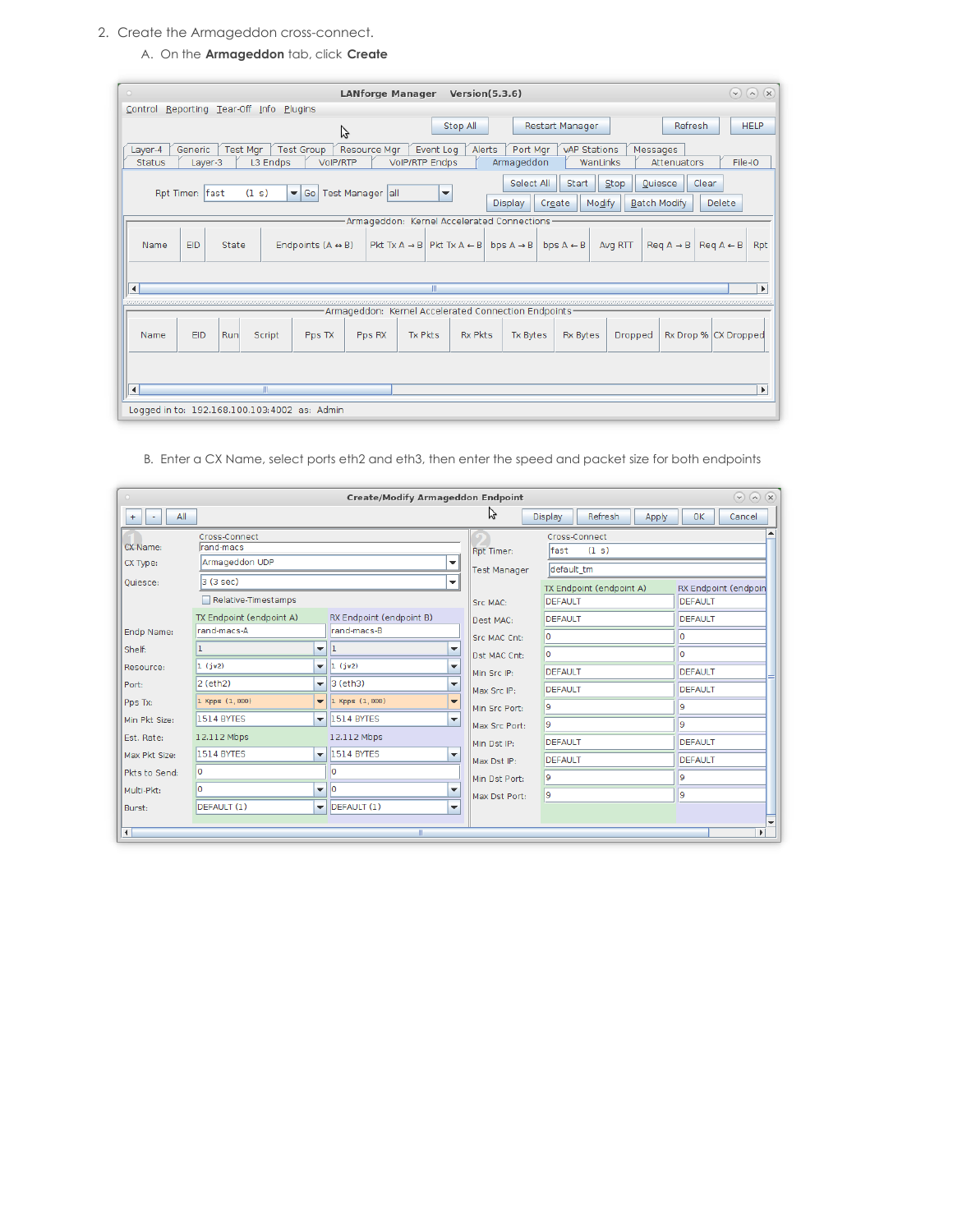C. Enter values for the Source and Destination MAC addresses, specify a MAC count, and deselect Use Router MAC for both endpoints.

|                      | $(\sqrt{2})$ $(\sqrt{2})$<br><b>Create/Modify Armageddon Endpoint</b> |                          |                                    |                          |                     |                                                     |                   |  |  |  |
|----------------------|-----------------------------------------------------------------------|--------------------------|------------------------------------|--------------------------|---------------------|-----------------------------------------------------|-------------------|--|--|--|
| All<br>$+$           |                                                                       |                          |                                    |                          |                     | Refresh<br>Apply<br><b>Display</b>                  | OK<br>Cancel      |  |  |  |
|                      | Cross-Connect                                                         |                          |                                    |                          |                     | Cross-Connect                                       |                   |  |  |  |
| CX Name:             | rand-macs                                                             |                          |                                    |                          | Rpt Timer:          | fast<br>(1 s)                                       |                   |  |  |  |
| CX Type:             | Armageddon UDP                                                        |                          |                                    | $\blacktriangledown$     | <b>Test Manager</b> | default tm                                          |                   |  |  |  |
| Ouiesce:             | 3 (3 sec)                                                             |                          |                                    | $\overline{\phantom{a}}$ |                     | TX Endpoint (endpoint A)<br>RX Endpoint (endpoint B |                   |  |  |  |
|                      | Relative-Timestamps                                                   |                          |                                    |                          | Src MAC:            | 00:30:18:cc:5b:d2                                   | 00:30:18:cc:5b:d3 |  |  |  |
|                      | TX Endpoint (endpoint A)                                              |                          | RX Endpoint (endpoint B)           |                          | Dest MAC:           | 00:30:18:cc:5b:d3                                   | 00:30:18:cc:5b:d2 |  |  |  |
| Endp Name:           | rand-macs-A                                                           |                          | rand-macs-B                        |                          | Src MAC Cnt:        | ۱o                                                  | lo.               |  |  |  |
| Shelf:               | n.                                                                    | $\blacktriangledown$     | 11                                 | ▼                        | Dst MAC Cnt:        | o                                                   | lo                |  |  |  |
| Resource:            | $1$ (jw2)                                                             | $\blacktriangledown$     | $\vert$ 1 (jw2)                    | $\overline{\phantom{a}}$ | Min Src IP:         | DEFAULT                                             | DEFAULT           |  |  |  |
| Port:                | 2 (eth2)                                                              | $\overline{\phantom{a}}$ | $3$ (eth $3$ )                     | ▼                        | Max Src IP:         | <b>DEFAULT</b>                                      | DEFAULT           |  |  |  |
| Pps Tx:              | $1$ Kpps $(1, 000)$                                                   | $\overline{\phantom{a}}$ | $1$ Kpps $(1, 000)$                | $\overline{\phantom{0}}$ | Min Src Port:       | l9                                                  | 9                 |  |  |  |
| Min Pkt Size:        | 1514 BYTES                                                            |                          | $\overline{\mathbf{v}}$ 1514 BYTES | $\blacktriangledown$     | Max Src Port:       | l9                                                  | l9                |  |  |  |
| Est. Rate:           | 12.112 Mbps                                                           |                          | 12.112 Mbps                        |                          | Min Dst IP:         | DEFAULT                                             | DEFAULT           |  |  |  |
| Max Pkt Size:        | 1514 BYTES                                                            |                          | $\overline{\mathbf{v}}$ 1514 BYTES | ▼                        | Max Dst IP:         | DEFAULT                                             | DEFAULT           |  |  |  |
| Pkts to Send:        | 10                                                                    |                          | O                                  |                          | Min Dst Port:       | l9.                                                 | l9.               |  |  |  |
| Multi-Pkt:           | lo.                                                                   | $\blacktriangledown$     | l lo                               | ▼                        | Max Dst Port:       | l9                                                  | l9                |  |  |  |
| Burst:               | DEFAULT (1)                                                           | $\overline{\phantom{a}}$ | DEFAULT (1)                        | $\overline{\phantom{a}}$ |                     |                                                     |                   |  |  |  |
|                      |                                                                       |                          |                                    |                          |                     |                                                     |                   |  |  |  |
|                      | TX Endpoint (endpoint A)                                              |                          | RX Endpoint (endpoint B)           |                          |                     |                                                     |                   |  |  |  |
| Thread-ID:           |                                                                       |                          | O                                  |                          |                     |                                                     |                   |  |  |  |
|                      | Thresholds                                                            |                          | <b>Thresholds</b>                  |                          |                     |                                                     |                   |  |  |  |
|                      | Script                                                                |                          | Script                             |                          |                     | グ                                                   |                   |  |  |  |
|                      | Random Payload Size                                                   |                          | Random Payload Size                |                          |                     |                                                     |                   |  |  |  |
|                      | Use Router MAC                                                        |                          | Use Router MAC                     |                          |                     |                                                     |                   |  |  |  |
|                      | □ UnManaged                                                           |                          | UnManaged                          |                          |                     |                                                     |                   |  |  |  |
| $\blacktriangleleft$ |                                                                       |                          | Ш                                  |                          |                     |                                                     | $\mathbf{F}$      |  |  |  |

For more information see LANforge User's Guide: [Armageddon](http://www.candelatech.com/lfgui_ug.php#arm) (Accelerated UDP)

- 3. Run the Armageddon cross-connect and verify results with Wireshark.
	- A. Select the Armageddon connection then click **Start**

| <b>LANforge Manager</b><br>Version(5.3.6)<br>$(\vee)$<br>$\left( \mathbf{v}\right)$<br>(x)<br>$\circ$ |                                                                                                                                                                                                                                                       |       |                           |                                   |        |                |                                                                            |                                                       |                      |          |                        |                                                   |
|-------------------------------------------------------------------------------------------------------|-------------------------------------------------------------------------------------------------------------------------------------------------------------------------------------------------------------------------------------------------------|-------|---------------------------|-----------------------------------|--------|----------------|----------------------------------------------------------------------------|-------------------------------------------------------|----------------------|----------|------------------------|---------------------------------------------------|
| Control Reporting Tear-Off Info Plugins<br>ピ                                                          |                                                                                                                                                                                                                                                       |       |                           |                                   |        |                |                                                                            |                                                       |                      |          |                        |                                                   |
|                                                                                                       | Refresh<br>Stop All<br><b>Restart Manager</b><br><b>HELP</b>                                                                                                                                                                                          |       |                           |                                   |        |                |                                                                            |                                                       |                      |          |                        |                                                   |
| Layer-4<br>Status                                                                                     | <b>Test Group</b><br>Event Log<br>Alerts<br>Generic<br><b>Test Mgr</b><br>Resource Mar<br>Port Mgr<br>vAP Stations<br>Messages<br>L3 Endps<br><b>VolP/RTP Endps</b><br>WanLinks<br>File-IO<br>Layer-3<br><b>VoIP/RTP</b><br>Armageddon<br>Attenuators |       |                           |                                   |        |                |                                                                            |                                                       |                      |          |                        |                                                   |
|                                                                                                       | Select All<br>Start<br>Stop<br>Clear<br>Quiesce<br>Rpt Timer: fast<br>Test Manager all<br>(1 s)<br>$\blacktriangledown$ Go<br>▼<br>Modify<br><b>Batch Modify</b><br><b>Delete</b><br>Display<br>Create                                                |       |                           |                                   |        |                |                                                                            |                                                       |                      |          |                        |                                                   |
|                                                                                                       |                                                                                                                                                                                                                                                       |       |                           |                                   |        |                |                                                                            | Armageddon: Kernel Accelerated Connections            |                      |          |                        |                                                   |
| Name                                                                                                  | EID                                                                                                                                                                                                                                                   | State |                           | Endpoints $(A \leftrightarrow B)$ |        |                | Pkt Tx A $\rightarrow$ B   Pkt Tx A $\leftarrow$ B   bps A $\rightarrow$ B |                                                       | bps $A \leftarrow B$ | Avg RTT  | $Real A \rightarrow B$ | $\text{Re}a \land \text{ } \in \text{ } B$<br>Rpt |
| rand-macs 14.2 Run                                                                                    |                                                                                                                                                                                                                                                       |       |                           | $r$ and-macs-A $\leq$ $\geq$ ra   |        | 44.086         |                                                                            | 44.080 12.318.661 12.132.205                          |                      | 357      | 1.000                  | 1.000                                             |
| $\blacktriangleleft$                                                                                  |                                                                                                                                                                                                                                                       |       |                           |                                   |        | Ш              |                                                                            |                                                       |                      |          |                        | $\blacktriangleright$                             |
|                                                                                                       |                                                                                                                                                                                                                                                       |       |                           |                                   |        |                |                                                                            |                                                       |                      |          |                        |                                                   |
|                                                                                                       |                                                                                                                                                                                                                                                       |       |                           |                                   |        |                |                                                                            | Armageddon: Kernel Accelerated Connection Endpoints · |                      |          |                        |                                                   |
| Name                                                                                                  | <b>EID</b>                                                                                                                                                                                                                                            | Run   | Script                    | Pps TX                            | Pps RX | <b>Tx Pkts</b> | <b>Rx Pkts</b>                                                             | <b>Tx Bytes</b>                                       | <b>Rx Bytes</b>      | Dropped  | Rx Drop % CX Dropped   |                                                   |
| rand-ma 1.1.2.1                                                                                       |                                                                                                                                                                                                                                                       |       | $\boxed{\mathsf{v}}$ None | 996                               | 995    | 44.086         |                                                                            | 43.941 66.746.204 66.526.674                          |                      | $\Omega$ | $\Omega$               | $\overline{0}$                                    |
| rand-ma 1.1.3.2                                                                                       |                                                                                                                                                                                                                                                       |       | $V$ None                  | 996                               | 996    | 44.080         |                                                                            | 44,225 66,737,120 66,956,650                          |                      | $\Omega$ | $\Omega$               | $\overline{0}$                                    |
| $\blacktriangleleft$<br>$\blacktriangleright$                                                         |                                                                                                                                                                                                                                                       |       |                           |                                   |        |                |                                                                            |                                                       |                      |          |                        |                                                   |
|                                                                                                       | Logged in to: 192.168.100.103:4002 as: Admin                                                                                                                                                                                                          |       |                           |                                   |        |                |                                                                            |                                                       |                      |          |                        |                                                   |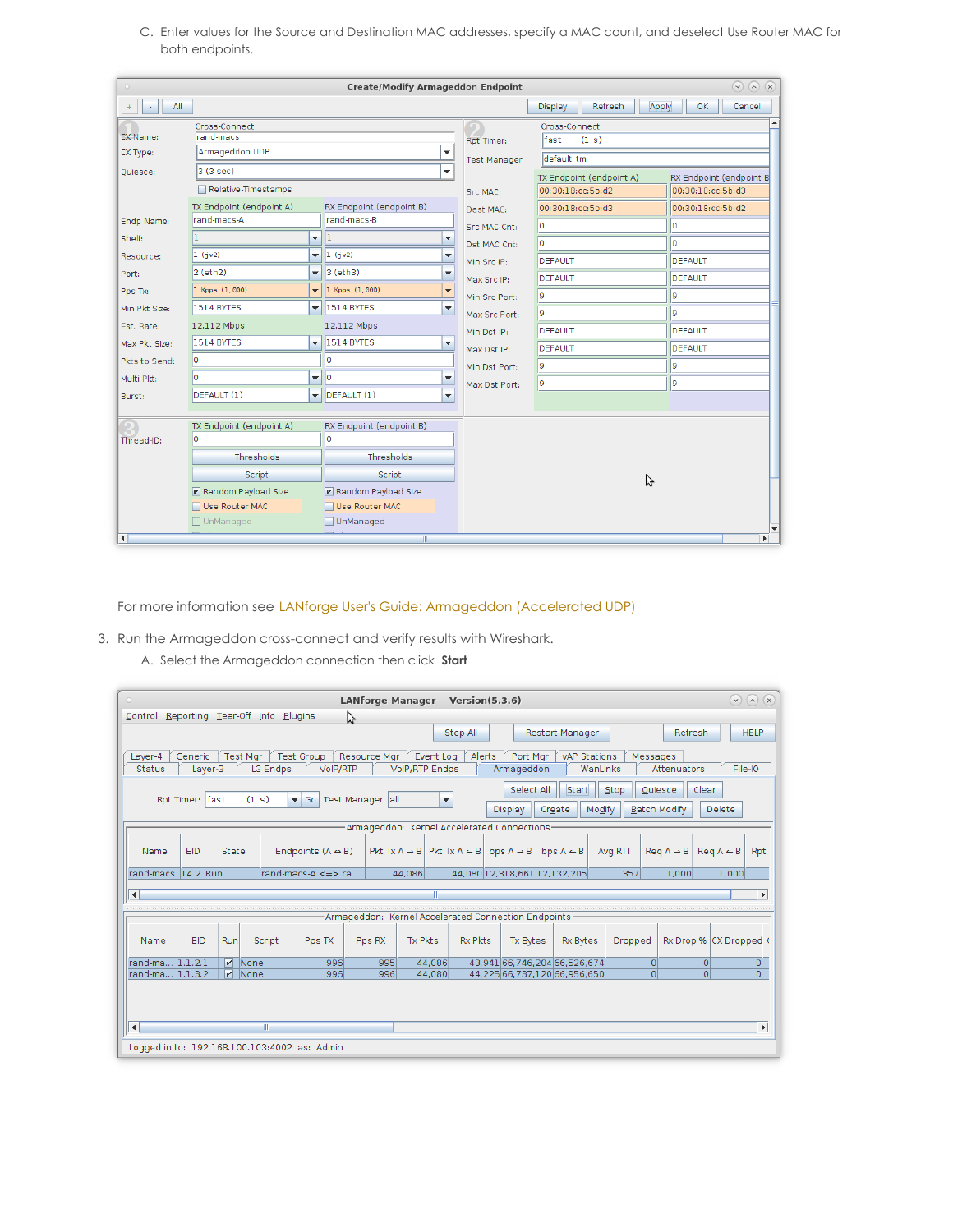B. On the **Port Mgr** tab of the other LANforge system, select one of the physical interfaces in the Armageddon connection

| $(\vee)$<br>$(\wedge)(x)$<br><b>LANforge Manager</b><br>Version(5.3.6)<br>$\circ$                                                                                                                                                  |                       |  |  |  |  |  |  |
|------------------------------------------------------------------------------------------------------------------------------------------------------------------------------------------------------------------------------------|-----------------------|--|--|--|--|--|--|
| Control Reporting Tear-Off Info Plugins                                                                                                                                                                                            |                       |  |  |  |  |  |  |
| Refresh<br>Stop All<br><b>Restart Manager</b>                                                                                                                                                                                      | <b>HELP</b>           |  |  |  |  |  |  |
| <b>Test Group</b><br><b>Test Mgr</b><br>Resource Mgr<br>Event Log<br>Alerts<br>vAP Stations<br>Generic<br>Port Mgr<br>Layer-4<br>Messages                                                                                          |                       |  |  |  |  |  |  |
| L3 Endps<br><b>VolP/RTP Endps</b><br>Armageddon<br><b>Status</b><br>VoIP/RTP<br>WanLinks<br>Attenuators<br>Layer-3                                                                                                                 | File-IO               |  |  |  |  |  |  |
| Ť.<br>Disp:<br>192.168.100.239:0<br>Sniff Packets<br>Clear Counters<br>Delete<br>く<br><b>Reset Port</b>                                                                                                                            |                       |  |  |  |  |  |  |
| Bring up the Wireshark packet sniffer. Only works if this machine supports X,<br>Rpt Timer: medium<br>(8 s)<br>$\overline{\phantom{a}}$<br>Apply<br>so you must install CyqwinX (Free) or Exceed to function on Windows platforms. |                       |  |  |  |  |  |  |
| All Ethernet Interfaces (Ports) for all Resources. -                                                                                                                                                                               |                       |  |  |  |  |  |  |
| Parent<br>Pha<br>IP<br><b>SEC</b><br>Port<br>Down<br>Alias<br><b>RX Bytes</b><br><b>RX Pkts</b><br><b>TX Bytes</b><br><b>TX Pkts</b><br>Pps RX<br>bps RX<br>Dev                                                                    | Pps TX                |  |  |  |  |  |  |
| 192.168.100.1030<br>eth <sub>0</sub><br>6,587<br>8,998<br>3,167,401<br>706,894<br>10 <sup>1</sup><br>4,236<br>1.1.0                                                                                                                | $\overline{7}$        |  |  |  |  |  |  |
| eth1<br>1.1.1<br>$\Omega$<br>0.0.0.0<br>O<br>1.326<br>17<br>O<br>O                                                                                                                                                                 | $\overline{0}$        |  |  |  |  |  |  |
| 1.1.2<br>eth <sub>2</sub><br>157.937<br>996 12.068<br>10.0.0.102<br>lo.<br>239.116.618<br>239,338,262<br>158,109                                                                                                                   | 996                   |  |  |  |  |  |  |
| 1.1.3<br>lo.<br>leth3<br>10.0.0.103<br>239,486,034<br>158,181<br>996 12.069<br>239, 267, 818<br>158,051<br>ш                                                                                                                       | 996                   |  |  |  |  |  |  |
| 1.1.4<br>l0.<br>leth4<br>786<br>0.0.0.0<br>9<br>0<br>o<br>O<br>0                                                                                                                                                                   | $\circ$               |  |  |  |  |  |  |
| $\overline{0}$<br>$\Omega$<br>$\circ$<br>1.1.5<br>$\overline{0}$<br>17<br>١o<br>eth <sub>5</sub><br>1,326<br>0.0.0.0                                                                                                               | $\overline{0}$        |  |  |  |  |  |  |
|                                                                                                                                                                                                                                    |                       |  |  |  |  |  |  |
| $\vert \vert$<br>Ш                                                                                                                                                                                                                 | $\blacktriangleright$ |  |  |  |  |  |  |
| Logged in to: 192.168.100.103:4002 as: Admin                                                                                                                                                                                       |                       |  |  |  |  |  |  |

C. Click **Sniff Packets** to launch Wireshark and begin sniffing traffic.

| $\bullet$<br>Capturing from eth2 [Wireshark 2.1.1 (Git Rev Unknown from unknown)] (on jw2)<br>Ą<br>File Edit View Go Capture Analyze Statistics Telephony Tools Internals Help |                                                    |                                                                                                                                                                                                         |  |                                                                 |                                                                                                       |                                                                                                                     |                                |                                        | $(\vee)$ $(\wedge)$ $(\times)$ |
|--------------------------------------------------------------------------------------------------------------------------------------------------------------------------------|----------------------------------------------------|---------------------------------------------------------------------------------------------------------------------------------------------------------------------------------------------------------|--|-----------------------------------------------------------------|-------------------------------------------------------------------------------------------------------|---------------------------------------------------------------------------------------------------------------------|--------------------------------|----------------------------------------|--------------------------------|
|                                                                                                                                                                                |                                                    |                                                                                                                                                                                                         |  |                                                                 |                                                                                                       |                                                                                                                     |                                |                                        |                                |
| $\bigoplus$                                                                                                                                                                    |                                                    |                                                                                                                                                                                                         |  |                                                                 | <b>◎ △ ■ △ □ ■ × G Q ◆ → → → 조 ⊻</b><br>EI                                                            | e i<br>$\begin{bmatrix} - & 0 \\ 0 & 0 \end{bmatrix}$<br>$\begin{bmatrix} \frac{1}{2} \\ \frac{1}{2} \end{bmatrix}$ | 國<br>$\mathbf{F}^{\mathbf{r}}$ | $\mathbf{M}$<br><b>Register</b><br>750 | ٢.                             |
| Filter:                                                                                                                                                                        |                                                    |                                                                                                                                                                                                         |  |                                                                 | Expression<br>$\overline{\phantom{a}}$                                                                | Clear<br>Apply                                                                                                      | Save                           |                                        |                                |
| No.                                                                                                                                                                            | Time                                               | Source                                                                                                                                                                                                  |  | Destination                                                     |                                                                                                       | Protocol Length Info                                                                                                |                                |                                        |                                |
|                                                                                                                                                                                | <b>CUI.U.U.UI IPCICEPCC.CA IIPCA</b>               | 23418 23.555371962 10.0.0.103                                                                                                                                                                           |  | 10.0.0.104<br>10.0.0.102                                        | <b>ENTULIV</b><br><b>PKTGEN</b>                                                                       | TATH DEA' ANNINO<br>1514 Seq: 3331359                                                                               |                                |                                        |                                |
|                                                                                                                                                                                |                                                    | 23419 23.55632463210.0.0.103                                                                                                                                                                            |  | 10.0.0.102                                                      | <b>PKTGEN</b>                                                                                         | 1514 Seq: 3331360                                                                                                   |                                |                                        |                                |
|                                                                                                                                                                                |                                                    | 23420 23.557193747 10.0.0.103                                                                                                                                                                           |  | 10.0.0.102                                                      | PKTGEN                                                                                                | 1514 Seq: 3331361                                                                                                   |                                |                                        |                                |
|                                                                                                                                                                                |                                                    | 23421 23.55814824110.0.0.103                                                                                                                                                                            |  | 10.0.0.102                                                      | <b>PKTGEN</b>                                                                                         | 1514 Seq: 3331362                                                                                                   |                                |                                        |                                |
|                                                                                                                                                                                |                                                    | 23422 23.559278056 10.0.0.103                                                                                                                                                                           |  | 10.0.0.102                                                      | <b>PKTGEN</b>                                                                                         | 1514 Seq: 3331363                                                                                                   |                                |                                        |                                |
|                                                                                                                                                                                |                                                    |                                                                                                                                                                                                         |  |                                                                 | ) Frame 1: 1514 bytes on wire (12112 bits), 1514 bytes captured (12112 bits) on interface 0           |                                                                                                                     |                                |                                        |                                |
|                                                                                                                                                                                |                                                    | Der Datagram Protocol, Src Port: 9, Dst Port: 9<br>Linux Kernel Packet Generator                                                                                                                        |  | > Internet Protocol Version 4, Src: 10.0.0.103, Dst: 10.0.0.102 | Ethernet II, Src: JetwayIn cc:5b:d3 (00:30:18:cc:5b:d3), Dst: JetwayIn cc:5b:d2 (00:30:18:cc:5b:d2) ♦ |                                                                                                                     |                                |                                        |                                |
|                                                                                                                                                                                |                                                    |                                                                                                                                                                                                         |  |                                                                 |                                                                                                       |                                                                                                                     |                                |                                        |                                |
| 0000                                                                                                                                                                           | 00 30 18 cc 5b d2 00 30                            |                                                                                                                                                                                                         |  | 18 cc 5b d3 08 00 45 00                                         | $.0.$ . [0[E.                                                                                         |                                                                                                                     |                                |                                        |                                |
| 0010<br>0020                                                                                                                                                                   | 05 dc 79 3b 00 00 20 11<br>00 66 00 09 00 09 05 c8 |                                                                                                                                                                                                         |  | 07 0a 0a 00 00 67 0a 00<br>00 00 be 9b e9 55 00 32              | $$ y; g. .<br>.f. U.2                                                                                 |                                                                                                                     |                                |                                        |                                |
| 0030                                                                                                                                                                           | 79 3c 14 el 8c 39 35 55                            |                                                                                                                                                                                                         |  | a5 5b 00 02 00 00 00 00                                         | $y <  950$ .[                                                                                         |                                                                                                                     |                                |                                        |                                |
| 0040                                                                                                                                                                           | 00 00 00 00 00 02 00 00                            |                                                                                                                                                                                                         |  | 00 07 00 00 00 0b 00 00                                         | .                                                                                                     |                                                                                                                     |                                |                                        |                                |
| 0050                                                                                                                                                                           | 00 0f 00 00 00 12 33 21                            |                                                                                                                                                                                                         |  | 11 67 8e 5b 2f f8 00 00                                         | $\ldots \ldots 3!$ .g.[/                                                                              |                                                                                                                     |                                |                                        |                                |
| $n_{n}$<br>$\circ$ $\ast$                                                                                                                                                      | 00 10 00 00 00 10 00 00                            | eth2: <live capture="" in="" progress<="" td=""><td></td><td>00 10 00 00 00 17 00 00</td><td>Packets: 57593 · Displayed: 57593 (100.0%)</td><td></td><td></td><td>Profile: Default</td><td></td></live> |  | 00 10 00 00 00 17 00 00                                         | Packets: 57593 · Displayed: 57593 (100.0%)                                                            |                                                                                                                     |                                | Profile: Default                       |                                |

A. Stop the Wireshark capture after a few seconds via the stop icon or pull-down menu (**Capture**>**Stop**)